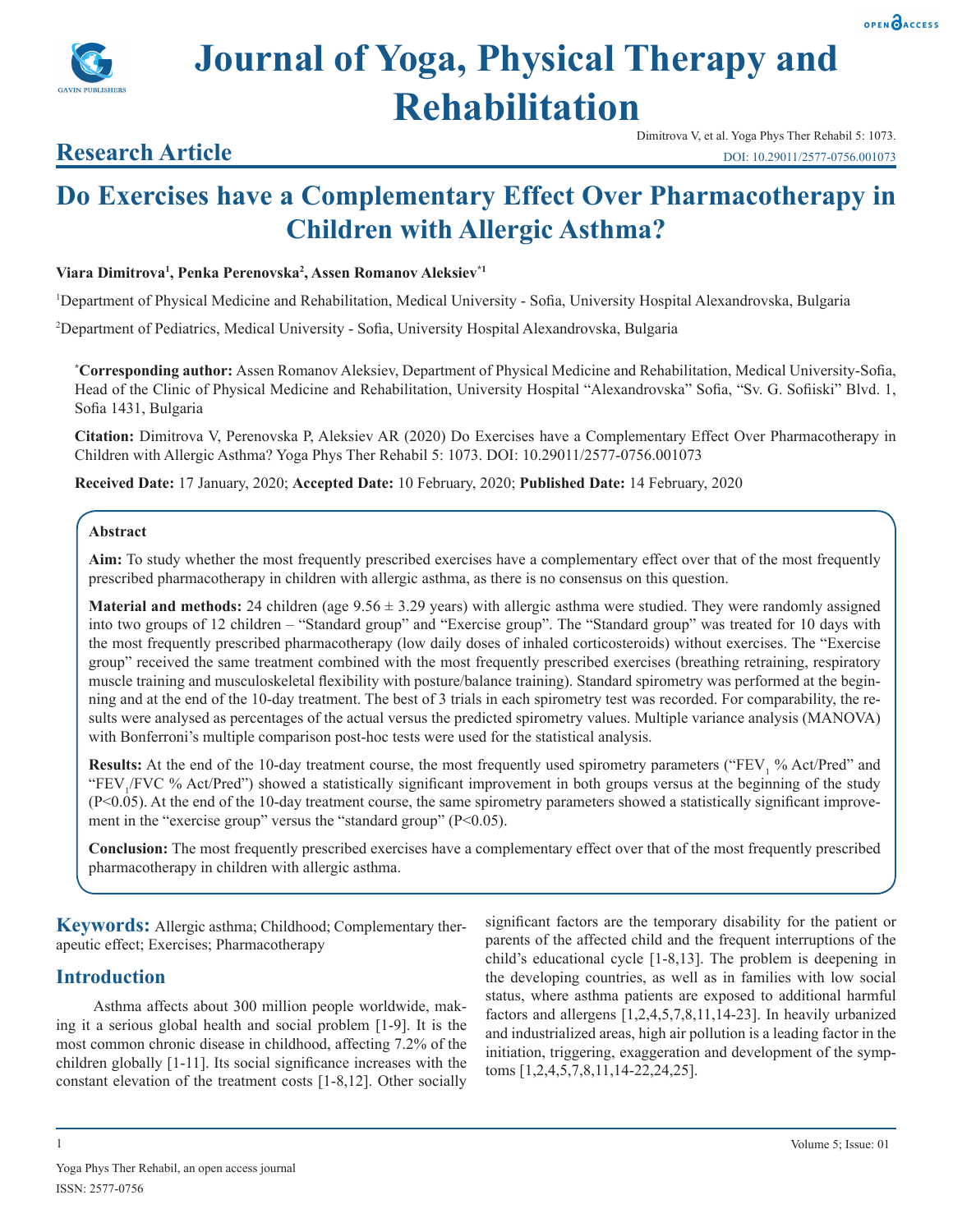There is no consensus about the rational of exercises in children with asthma [1,2,4,5,7,26-35]. Controversies exist between the findings that exercises are associated with improved quality of life and cardiovascular fitness versus the fact that the symptoms could be triggered by exercises, walking, laughter, crying and many other daily living activities [1,2,4,5,7,26,27,29,31-36]. Avoiding strenuous exercises seems to reduce exacerbations of exercise-induced bronchoconstriction [1,4,5,7,26,27,29,31,32,36]. However, exercise avoidance may lead to deconditioning, reduced exercise tolerance, easier fatigue/tiredness, lethargy, higher risk for obesity, increased stress, and increased susceptibility to exacerbations during minimal daily living activities [1,2,4,5,7,26,27,29,31- 33,36]. Moreover, breakthrough exercise-related symptoms could be managed by warm-up exercises [1,4,5,7,26,27,29,31,32,36]. Exercise-induced bronchoconstriction may also be related to obesity, lack of fitness, or conditions like inducible laryngeal obstruction [4,35,37-40]. In addition, weight reduction combined with exercises improves better asthma control (lung function, health status and reduced medication needs in obese children with asthma) versus weight reduction alone [4,38,39]. Moreover, training and sufficient warm-up exercises reduce the incidence and severity of exercise-induced bronchoconstriction [4,37,39,40]. Additional factor contributing to inadequate asthma control in adolescents is poor treatment adherence [41].

There is no consensus about the complementary effect of exercises over pharmacotherapy [1,2,4,5,7,26,27,29,32,35]. The aim of our study was to verify whether the most frequently prescribed exercises have a complementary effect over that of the most frequently prescribed pharmacotherapy in children with allergic asthma.

#### **Materials and Methods**

This work has been carried out in accordance with The Code of Ethics of the World Medical Association (Declaration of Helsinki) for experiments involving humans. The manuscript is in line with the Recommendations for the Conduct, Reporting, Editing and Publication of Scholarly Work in Medical Journals and aim for the inclusion of representative human populations (sex, age and ethnicity) as per those recommendations.

During the enrolment process within the paediatric clinic of a Medical University Hospital, 24 children (age  $9.56 \pm 3.29$  years) with allergic asthma were assessed for eligibility. Informed consent was obtained from the parents for experimentation with human subjects/children. The privacy rights of human subjects/children were observed. The eligibility criteria were: age 6-11 years with more than one symptom (wheeze, breath shortness, "Heavy breathing", non-productive cough, chest tightness), variable expiratory airflow limitation (reduced FEV1, reduced FEV<sub>1</sub>/FVC below 0.90, positive bronchodilator reversibility test – increased  $FEV$ . above 12% from predicted), sputum eosinophilic airway inflammation, anamnesis of allergic disease like eczema, allergic rhinitis, drug or food allergy, worsening of the symptoms at night or early morning, variability of the symptoms (in frequency, duration and intensity), initiation/triggering or worsening of the symptoms by viral infections, allergic exposure, smoke, strong smells, contrast temperatures, physical or mental stress [2,4,35,39,40]. The exclusion criteria were: other chronic lung disease, productive cough, chest pain, bleeding, breathe shortness associated with impaired neurological symptoms (including dizziness), severe infections, as well as severe deficiency – cardiovascular, respiratory, hepatic, metabolic or renal [2,4,35,39,40].

These 24 children were randomly allocated into two groups of 12 children – "standard group" and "exercise group". The "standard group" was treated for 10 days (5 days as inpatients and 5 days as outpatients in the same paediatric clinic) with standard pharmacotherapy – low daily doses of inhaled corticosteroids [42-44]. The "Exercise group" received the same treatment with additional standard exercises, including: breathing retraining (exercises manipulating the breathing pattern); respiratory muscle training (exercises increasing the strength and endurance of the respiratory muscles); musculoskeletal flexibility and posture/balance training (exercises increasing the flexibility of the thoracic cage and improving posture by correcting the muscle imbalance) [2,32,45-47].

The 'Breathing retraining' was aiming to correct the abnormal breathing patterns by adopting a slower respiratory rate with longer expiration, reducing hyperventilation, using diaphragmatic type of resting breathing (rather than abdominal or upper-chest one), and using nasal breathing (rather than oral one) [2,32,46]. It was performing 2 times daily with 3 sets of 10 repetitions with a pause of 2 minutes between each set [2,47]. The diaphragmatic inspiration was performing from functional residual capacity to maximum inspiratory lung volume with 2 consecutive breaks, while maintaining a ratio of 2 to 1 breath [2,47].

The 'respiratory muscle training' was performing 2 times daily with 3 sets of 10 repetitions with a pause of 2 minutes between each set [2,47]. Each repetition included a maximal inspiration from residual volume to total lung capacity in sitting position [2,47]. The expiration was performing at the functional residual capacity in order to avoid hyperventilation [2,47]. There were intervals of 60 s between these respiratory manoeuvres [2,47].

The 'musculoskeletal flexibility training' included chest expansions, alt back expansions, side arm rises, arm circles, torso flexion, extension, lateral flexion and rotation [2,32,46,47]. It was performing 2 times daily with 3 sets of 10 repetitions with a pause of 2 minutes between each set [2,32,46,47]. The musculoskeletal posture/balance training was performing 2 times daily with 3 sets of 10 repetitions with a pause of 2 minutes between each set [2,45]. It included correction of the posture and muscle imbalance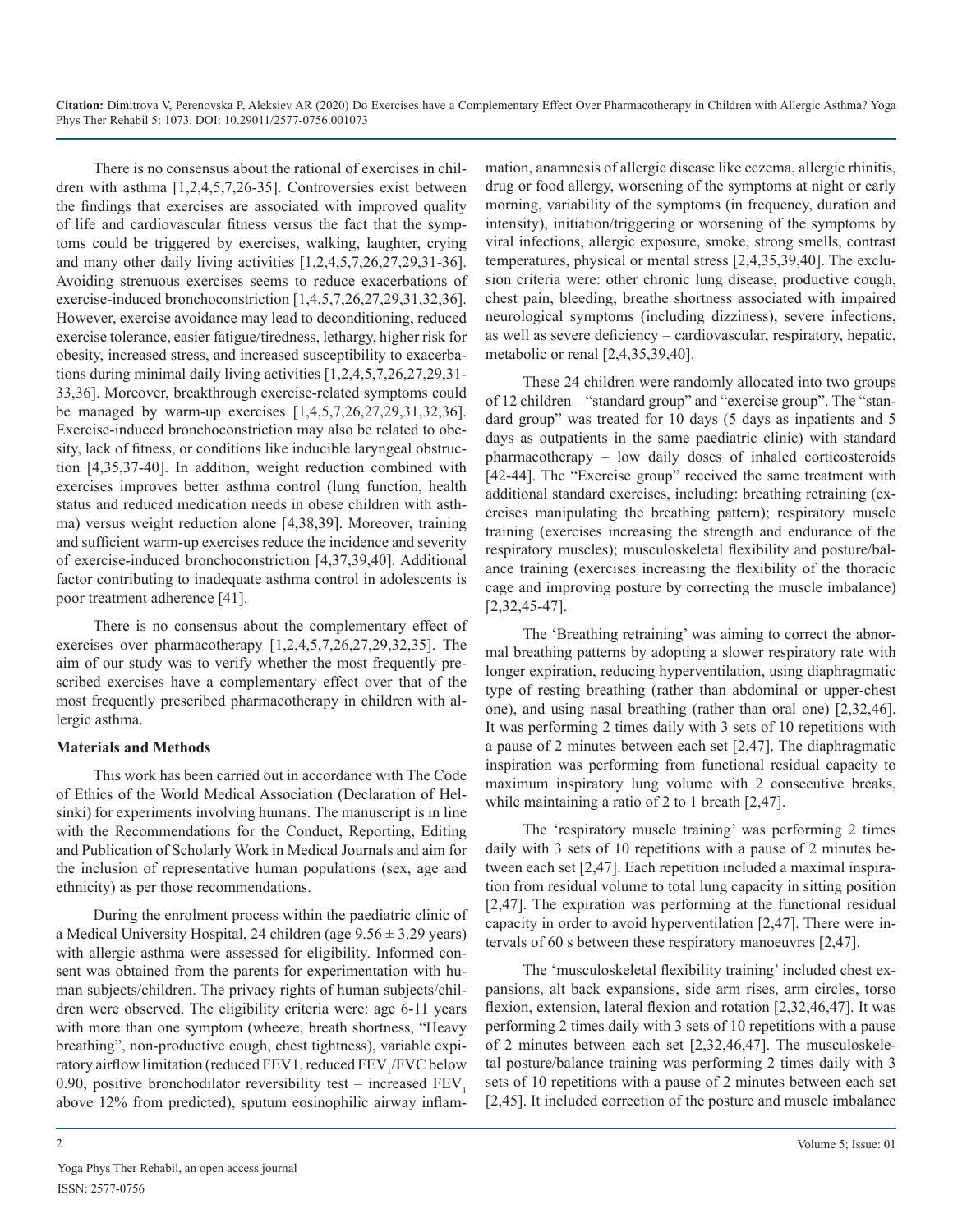by relaxation/stretching of the shortened static muscles (pectoral, scapular elevator, upper trapezoidal) and strengthening of the elongated/flabby muscles (lower trapezoidal, rhomboid, serratus anterior) [2,45].

Standard spirometry was performed at the beginning and at the end of the 10-day treatment course [8,48-51]. The best of 3 trials in each spirometry test was recorded [8,48-51]. For statistical comparability, the results were analyzed as percentages of the actual versus the predicted spirometry values. For the statistical analysis was used two-way analysis of variance (ANOVA) – balanced design with 2x2 levels of interaction. The sources of variance were "Group" (with 2 levels - "Standard group" and "Exercise group") and "Treatment" (with 2 levels - "before and after" the 10-day treatment course). To isolate which statistical cluster(s) differed significantly from the other(s), all pair-wise multiple comparison procedures (Bonferroni's post-hoc method) was used.

#### **Results**

Regarding the spirometry parameter "forced expiratory volume for one second calculated as a percentage of the actual versus the predicted value" (" $FEV_1$  % Act/Pred"), ANOVA showed that the effect of different levels of "group" did not depend on what level of "treatment" is present – there was not a statistically significant 2x2 interaction between "group" and "treatment" (P=0.855) (Figure 1). The difference in the mean values among the different levels of "group" were greater than would be expected by chance after allowing for effects of differences in "treatment" – there was a statistically significant "group" difference (P<0.05), combined with high level of the calculated statistical power (Power=0.858), at the standard level of alpha ( $\alpha$ =0.05), normality test passed  $(P=0.0258)$  and equal variance test passed  $(P=0.2308)$  (Figure 1). Regarding the same spirometry parameter ANOVA showed that the difference in the mean values among the different levels of "Treatment" were greater than would be expected by chance after allowing for effects of differences in "group" – there was a statistically significant "treatment" difference (P<0.05), combined with very high level of the calculated statistical power (Power=0.931), at the standard level of alpha ( $\alpha$ =0.05), normality test passed (P=0.0258) and equal variance test passed (P=0.2308) (Figure 1). To isolate which statistical cluster(s) differed significantly from the other(s), all pair-wise multiple comparison procedures (Bonferroni's posthoc test) was used (Figure 1). According to this multiple test, the same spirometry parameter showed a statistically significant improvement in both groups at the end versus at the beginning of the 10-day treatment course (P<0.05) (Figure 1). At the end of the 10-day treatment course, the same spirometry parameter showed a statistically significant better effect in the "Exercise group" versus the "standard group"  $(P<0.05)$ , while at the beginning there was no difference between them (P>0.05) (Figure 1):



**Figure 1:** Results from the spirometry parameter "Forced Expiratory Volume for one second calculated as a percentage of the Actual versus the Predicted value" (" $FEV<sub>1</sub>$ % Act/Pred"), recorded before and after the 10-day treatment course from the "standard group" (with/+pharmacotherapy without/- exercises), and from the "Exercise group" (with/+pharmacotherapy and with/+ exercises). The plus-minus error bars  $($  $\perp$ ) represent the standard deviations from the average values.

Regarding the spirometry parameter "Forced expiratory volume for one second calculated as a percentage of the actual versus the predicted value divided by the forced vital capacity calculated as a percentage of the actual versus the predicted value"  $(FEV_1 /$ FVC % Act/Pred), ANOVA showed that the effect of different levels of "group" did not depend on what level of "treatment" is present – there was not a statistically significant 2x2 interaction between "group" and "Treatment" (P=0.369) (Figure 2). The difference in the mean values among the different levels of "group" were greater than would be expected by chance after allowing for effects of differences in "treatment" – there was a statistically significant "group" difference (P<0.05), combined with very high level of the calculated statistical power (Power=0.956), at the standard level of alpha ( $\alpha$ =0.05), normality test passed (P=0.1061) and equal variance test passed ( $P=0.9562$ ) (Figure 2). Regarding the same spirometry parameter ANOVA showed that the difference in the mean values among the different levels of "treatment" were greater than would be expected by chance after allowing for effects of differences in "group" – there was a statistically significant "treatment" difference (P<0.05), combined with very high level of the calculated statistical power (Power=0.99), at the standard level of alpha ( $\alpha$ =0.05), normality test passed (P=0.1061) and equal variance test passed (P=0.9562) (Figure 2). To isolate which statistical cluster(s) differed significantly from the other(s), all pair-wise multiple comparison procedures (Bonferroni's post-hoc test) was used (Figure 2). According to this multiple test, the same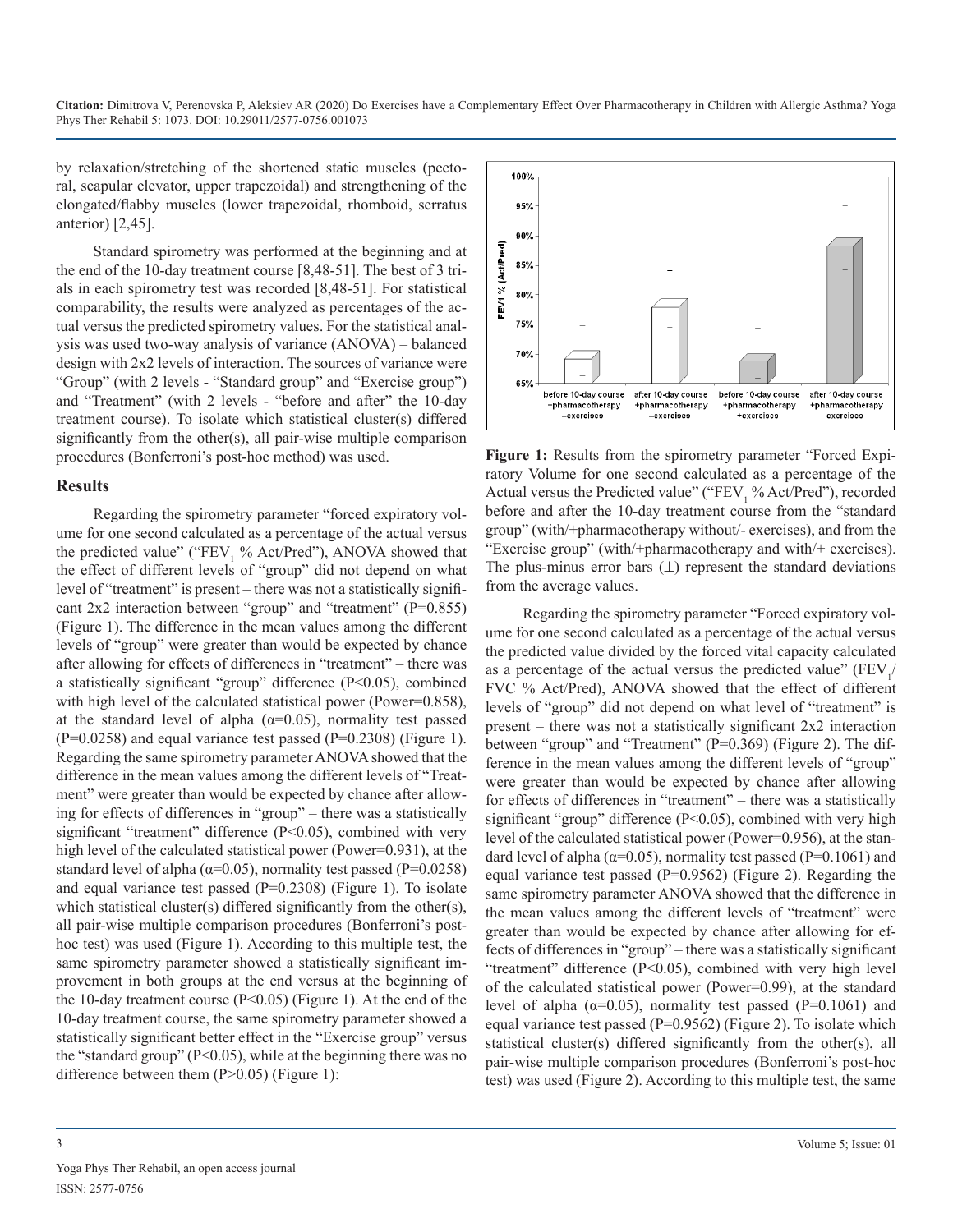spirometry parameter showed a statistically significant improvement in both groups at the end versus at the beginning of the 10 day treatment course (P<0.05) (Figure 2). At the end of the 10-day treatment period, the same spirometry parameter showed a significantly better effect in the "exercise group" versus the "standard group"  $(P<0.05)$ , while at the beginning there was no difference between them  $(P>0.05)$  (Figure 2):



Figure 2: Results from the spirometry parameter "Forced Expiratory Volume for one second  $(FEV<sub>1</sub>)$  calculated as a percentage of the Actual (Act) versus the Predicted (Pred) value divided by the Forced Vital Capacity (FVC) calculated as a percentage of the Actual (Act) versus the Predicted (Pred) value" ( $FEV_1/FVC$  % Act/Pred), recorded before and after the 10-day treatment course from the "standard group" (with/+pharmacotherapy without/- exercises), and from the "Exercise group" (with/+pharmacotherapy and with/+ exercises). The plus-minus error bars  $(\perp)$  represent the standard deviations from the average values.

No exercise-related exaggeration, exercise-induced bronchoconstriction, or other exercise-triggered symptom, was reported during the two-week period of the study in both groups.

## **Discussion**

The effect of different levels of "group" did not depend on what level of "treatment" is present and vice versa. Therefore, the improvement in both groups (at the end versus at the beginning of the 10-day treatment course) did not depend on the "inter-group" difference and vice versa. Moreover, at the beginning there was no difference between the "groups". From these results it could be concluded that both treatments (pharmacotherapy with or without exercises) were successful, but the combined treatment (pharmacotherapy with exercises) was more successful versus pharmacotherapy without exercises. Therefore, the exercises had a statistically significant complementary effect over pharmacotherapy. These results were confirmed not only by the statistical significance of the P-value, but also by the high power of the performed statistical

test, the passed normality test and the passed equal variance test. Therefore, it seems advisable for children with allergic asthma to use the most frequently prescribed exercises (breathing retraining, respiratory muscle training and musculoskeletal flexibility with posture/balance training) in addition to the most frequently prescribed pharmacotherapy (low daily doses of inhaled corticosteroids). This advice seams advisable for children at the age of 6-11 years with more than one symptom (wheeze, breath shortness, "Heavy breathing", non-productive cough, chest tightness), variable expiratory airflow limitation (reduced  $FEV_1$ , reduced  $FEV_1$ / FVC below 0.90, positive bronchodilator reversibility test  $-$  increased  $FEV<sub>1</sub>$  above 12% from predicted), sputum eosinophilic airway inflammation, anamnesis of allergic disease like eczema, allergic rhinitis, drug or food allergy, worsening of the symptoms at night or early morning, variability of the symptoms (in frequency, duration and intensity), initiation/triggering or worsening of the symptoms by viral infections, allergic exposure, smoke, strong smells, contrast temperatures, physical or mental stress. The level of evidence of this advice could be estimated as follows:

- Level I (RCT with proper randomization) according to the Canadian Task Force on the Periodic Health Examination's Levels of Evidence [52]
- Level I (RCT with clear cut results) according to Sackett DL [52]
- Level 1-B (RCT with narrow confidence intervals) according to the Centre for Evidence-Based Medicine [52]
- Grade-A (Level I evidence strong recommendation) according to the Grade Practice Recommendations [52]
- Step 1 (Level 1) random sample survey (Question: How common is the problem?) or Step 2 (Level 2) – randomized trial with dramatic effect (Question: Does this intervention help? (Treatment Benefits)? [53]

The lack of any exercise-related exaggeration, exercise-induced bronchoconstriction, or other exercise-triggered symptom during the two-week period of the study in both groups, most probably is a result of the adequate pharmacotherapy. Due to the limitation of this study, further studies are need addressing the protection effect of the adequate pharmacotherapy over the exercise-induced/ triggered symptoms. In addition, for children with different age periods (less than 6 years or more than 11 years) and different eligibility criteria (from the listed above), further studies in these directions are need. Also, it is necessary to study the statistical significance/strength and/or the complementary effect of the separate exercise elements (frequency, duration and/or intensity) in children with different age periods and different asthma variations.

## **Conclusion**

Exercises have a complementary effect over pharmacotherapy in children with allergic asthma.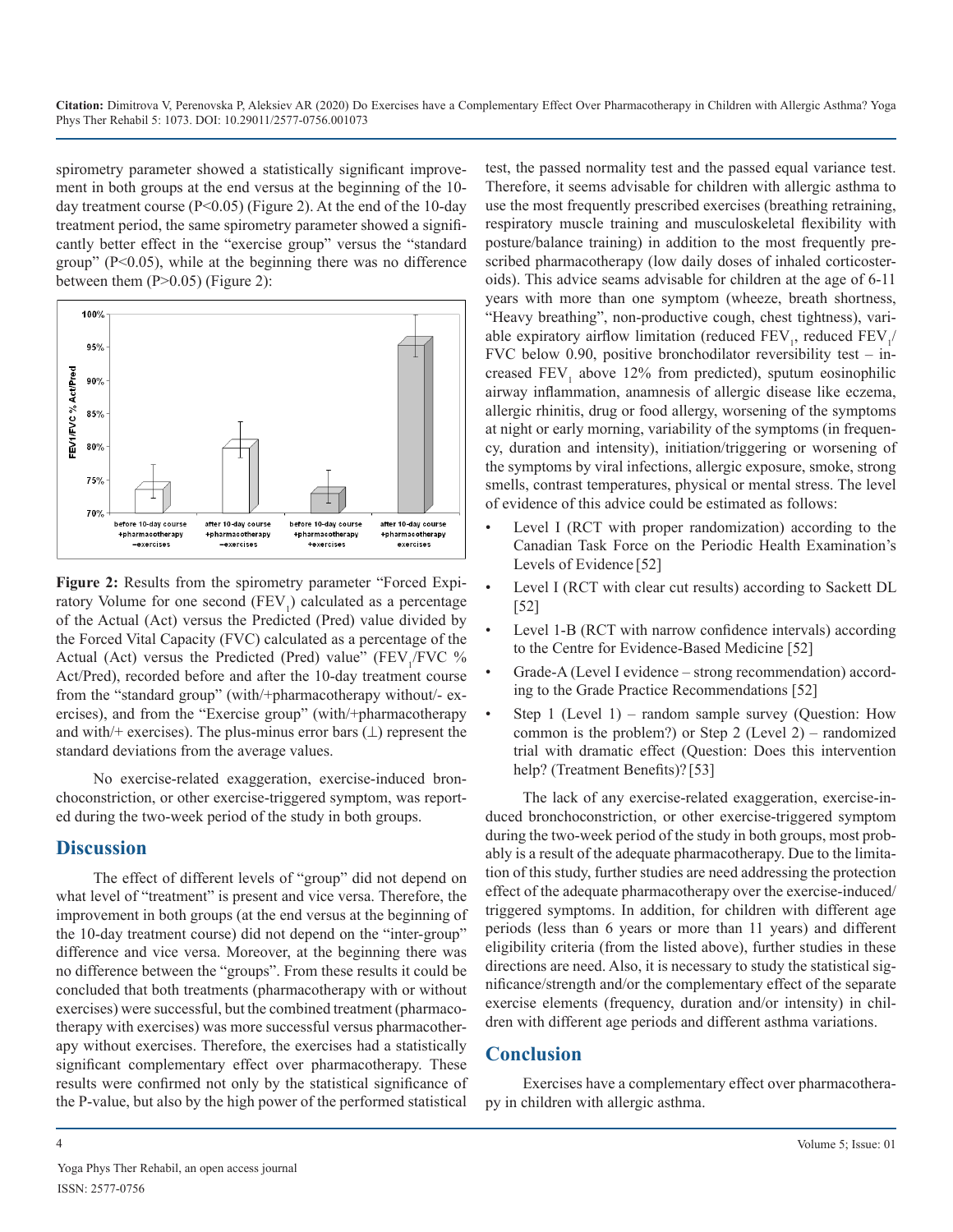**Acknowledgements:** There was no financial support for the conduct of this research and/or preparation of this article - it was completely voluntary (without any formal or informal incomes). There were no financial and personal relationships with other people or organizations that could bias our work. This research did [not receive any specific grant from funding agencies in the public,](https://www.ncbi.nlm.nih.gov/pubmed/31899558)  commercial, or not-for-profit sectors.

## **References**

- 1. [Del Giacco SR, Firinu D, Bjermer L, Carlsen KH \(2015\) Exercise and](https://www.tandfonline.com/doi/full/10.3402/ecrj.v2.27984)  [asthma: an overview. European clinical respiratory journal 2: 27984.](https://www.tandfonline.com/doi/full/10.3402/ecrj.v2.27984)
- 2. Dimitrova V, Aleksiev A (2017) Physical medicine and rehabilitation in children with bronchial asthma: an overview. Physical Medicine, Rehabilitation, Health: 3-10.
- 3. [Fishe JN, Blake K \(2020\) EMS, Pre-Hospital Evaluation and Treat](https://www.ncbi.nlm.nih.gov/pubmed/30480949)[ment of Asthma in Children. StatPearls. Treasure Island \(FL\).](https://www.ncbi.nlm.nih.gov/pubmed/30480949)
- 4. [Global Initiative for Asthma \(GINA\) \(2019\) Global strategy for asthma](https://ginasthma.org/)  [management and prevention. Global Initiative for Asthma \(GINA\), edi](https://ginasthma.org/)[tor. United States: Medical Communications Resources.](https://ginasthma.org/)
- 5. [Joschtel B, Gomersall SR, Tweedy S, Petsky H, Chang AB, et al.](https://www.ncbi.nlm.nih.gov/pubmed/30305925) [\(2018\) Effects of exercise training on physical and psychosocial health](https://www.ncbi.nlm.nih.gov/pubmed/30305925)  [in children with chronic respiratory disease: a systematic review and](https://www.ncbi.nlm.nih.gov/pubmed/30305925)  [meta-analysis. BMJ open sport & exercise medicine. 4: e000409](https://www.ncbi.nlm.nih.gov/pubmed/30305925).
- 6. [Levy ML, Fleming L \(2020\) Asthma reviews in children: what have we](https://thorax.bmj.com/content/75/2/98)  [learned? Thorax 75: 98-99](https://thorax.bmj.com/content/75/2/98).
- 7. [Lochte L, Nielsen KG, Petersen PE, Platts-Mills TA \(2016\) Childhood](https://bmcpediatr.biomedcentral.com/articles/10.1186/s12887-016-0571-4)  [asthma and physical activity: a systematic review with meta-analysis](https://bmcpediatr.biomedcentral.com/articles/10.1186/s12887-016-0571-4)  [and Graphic Appraisal Tool for Epidemiology assessment. BMC pedi](https://bmcpediatr.biomedcentral.com/articles/10.1186/s12887-016-0571-4)[atrics 16: 50.](https://bmcpediatr.biomedcentral.com/articles/10.1186/s12887-016-0571-4)
- 8. Perenovska P (2015) Asthma in childhood. MedInfo: 2.
- 9. [Sinyor B, Concepcion Perez L \(2020\) Pathophysiology Of Asthma.](https://www.ncbi.nlm.nih.gov/books/NBK551579/)  [StatPearls. Treasure Island \(FL\).](https://www.ncbi.nlm.nih.gov/books/NBK551579/)
- 10. [Akmatov MK, Holstiege J, Steffen A, Batzing J \(2020\) Trends and re](https://apps.who.int/iris/handle/10665/330387)[gional distribution of outpatient claims for asthma, 2009-2016, Ger](https://apps.who.int/iris/handle/10665/330387)[many. Bulletin of the World Health Organization 98: 40-51.](https://apps.who.int/iris/handle/10665/330387)
- 11. [Lee E, Song DJ, Kim WK, Suh DI, Baek HS, et al. \(2020\) Associated](https://www.ncbi.nlm.nih.gov/pmc/articles/PMC6875483/)  [Factors for Asthma Severity in Korean Children: A Korean Childhood](https://www.ncbi.nlm.nih.gov/pmc/articles/PMC6875483/)  [Asthma Study. Allergy, asthma & immunology research 12: 86-98](https://www.ncbi.nlm.nih.gov/pmc/articles/PMC6875483/).
- 12. [Halmai LA, Neilson AR, Kilonzo M \(2020\) Economic evaluation of inter](https://onlinelibrary.wiley.com/doi/abs/10.1111/pai.13129)[ventions for the treatment of asthma in children: A systematic review.](https://onlinelibrary.wiley.com/doi/abs/10.1111/pai.13129) [Pediatric allergy and immunology: official publication of the European](https://onlinelibrary.wiley.com/doi/abs/10.1111/pai.13129)  [Society of Pediatric Allergy and Immunology 31: 150-157](https://onlinelibrary.wiley.com/doi/abs/10.1111/pai.13129).
- 13. [Dribin TE, Michelson KA, Zhang Y, Schnadower D, Neuman MI \(2020\)](https://www.jpeds.com/article/S0022-3476(19)31652-X/fulltext)  [Are Children with a History of Asthma More Likely to Have Severe](https://www.jpeds.com/article/S0022-3476(19)31652-X/fulltext)  [Anaphylactic Reactions? A Retrospective Cohort Study. The Journal](https://www.jpeds.com/article/S0022-3476(19)31652-X/fulltext) [of pediatrics](https://www.jpeds.com/article/S0022-3476(19)31652-X/fulltext).
- 14. [Branco P, Alvim-Ferraz MCM, Martins FG, Ferraz C, Vaz LG, et al.](https://onlinelibrary.wiley.com/doi/abs/10.1111/all.14201?af=R)  [\(2020\) Asthma in urban and rural pre- and primary school children ac](https://onlinelibrary.wiley.com/doi/abs/10.1111/all.14201?af=R)[cording to the latest GINA definition. Allerg](https://onlinelibrary.wiley.com/doi/abs/10.1111/all.14201?af=R)y.
- 15. [Eguiluz-Gracia I, Mathioudakis AG, Bartel S, Vijverberg SJH, Fuertes](https://www.ncbi.nlm.nih.gov/pubmed/31916265)  [E, et al. \(2020\) The need for clean air: The way air pollution and cli](https://www.ncbi.nlm.nih.gov/pubmed/31916265)[mate change affect allergic rhinitis and asthma. Allergy.](https://www.ncbi.nlm.nih.gov/pubmed/31916265)
- 16. [Fischl A, Eckrich J, Passlack V, Klenke SK, Hartmann D, et al. \(2020\)](https://www.ncbi.nlm.nih.gov/pubmed/31660641)  [Comparison of bronchial and nasal allergen provocation in children](https://www.ncbi.nlm.nih.gov/pubmed/31660641)  [and adolescents with bronchial asthma and house dust mite sensitiza](https://www.ncbi.nlm.nih.gov/pubmed/31660641)[tion. Pediatric allergy and immunology: official publication of the Euro](https://www.ncbi.nlm.nih.gov/pubmed/31660641)[pean Society of Pediatric Allergy and Immunology 31: 143-149](https://www.ncbi.nlm.nih.gov/pubmed/31660641).
- 17. [Hartley K, Ryan P, Brokamp C, Gillespie GL \(2020\) Effect of greenness](https://www.ncbi.nlm.nih.gov/pubmed/31899558)  on asthma in children: A systematic review. Public health nursing.
- 18. [Hauptman M, Gaffin JM, Petty CR, Sheehan WJ, Lai PS, et al. \(2020\)](https://www.ncbi.nlm.nih.gov/pubmed/31557500)  [Proximity to major roadways and asthma symptoms in the School In](https://www.ncbi.nlm.nih.gov/pubmed/31557500)[ner-City Asthma Study. The Journal of allergy and clinical immunology.](https://www.ncbi.nlm.nih.gov/pubmed/31557500)  [145: 119-26 e4](https://www.ncbi.nlm.nih.gov/pubmed/31557500).
- 19. [Huang S, Garshick E, Weschler LB, Hong C, Li J, et al. \(2020\) Home](https://www.researchgate.net/publication/336732949_Home_environmental_and_lifestyle_factors_associated_with_asthma_rhinitis_and_wheeze_in_children_in_Beijing_China) [environmental and lifestyle factors associated with asthma, rhinitis](https://www.researchgate.net/publication/336732949_Home_environmental_and_lifestyle_factors_associated_with_asthma_rhinitis_and_wheeze_in_children_in_Beijing_China)  [and wheeze in children in Beijing, China. Environmental pollution.](https://www.researchgate.net/publication/336732949_Home_environmental_and_lifestyle_factors_associated_with_asthma_rhinitis_and_wheeze_in_children_in_Beijing_China)  [256:113426.](https://www.researchgate.net/publication/336732949_Home_environmental_and_lifestyle_factors_associated_with_asthma_rhinitis_and_wheeze_in_children_in_Beijing_China)
- 20. [Huls A, Vanker A, Gray D, Koen N, MacIsaac JL, et al. \(2020\) Genetic](https://erj.ersjournals.com/content/early/2020/01/03/13993003.01831-2019) [susceptibility to asthma increases the vulnerability to indoor air pollu](https://erj.ersjournals.com/content/early/2020/01/03/13993003.01831-2019)[tion. The European respiratory journal](https://erj.ersjournals.com/content/early/2020/01/03/13993003.01831-2019).
- 21. [Loftus C, Afsharinejad Z, Sampson P, Vedal S, Torres E, et al. \(2020\)](https://www.sciencedirect.com/science/article/pii/S1438463919306637) [Estimated time-varying exposures to air emissions from animal feed](https://www.sciencedirect.com/science/article/pii/S1438463919306637)[ing operations and childhood asthma. International journal of hygiene](https://www.sciencedirect.com/science/article/pii/S1438463919306637)  [and environmental health 223: 187-198](https://www.sciencedirect.com/science/article/pii/S1438463919306637).
- 22. [Testa D, M DIB, Nunziata M, Cristofaro G, Massaro G, et al. \(2020\)](https://www.sciencedirect.com/science/article/abs/pii/S0165587619305129)  [Allergic rhinitis and asthma assessment of risk factors in pediatric pa](https://www.sciencedirect.com/science/article/abs/pii/S0165587619305129)[tients: A systematic review. International journal of pediatric otorhino](https://www.sciencedirect.com/science/article/abs/pii/S0165587619305129)[laryngology 129: 109759.](https://www.sciencedirect.com/science/article/abs/pii/S0165587619305129)
- 23. [Tsou PY, McCormack MC, Matsui EC, Peng RD, Diette GB, et al.](https://onlinelibrary.wiley.com/doi/abs/10.1111/pai.13144)  [\(2020\) The effect of dog allergen exposure on asthma morbidity](https://onlinelibrary.wiley.com/doi/abs/10.1111/pai.13144)  [among inner-city children with asthma. Pediatric allergy and immunol](https://onlinelibrary.wiley.com/doi/abs/10.1111/pai.13144)[ogy: official publication of the European Society of Pediatric Allergy](https://onlinelibrary.wiley.com/doi/abs/10.1111/pai.13144) [and Immunology 31: 210-213](https://onlinelibrary.wiley.com/doi/abs/10.1111/pai.13144).
- 24. [Del-Rio-Navarro BE, Navarrete-Rodriguez EM, Berber A, Reyes-](https://www.sciencedirect.com/science/article/pii/S1939455119312487)[Noriega N, Garcia-Marcos Alvarez L, et al. \(2020\) The burden of asth](https://www.sciencedirect.com/science/article/pii/S1939455119312487)[ma in an inner-city area: A historical review 10 years after Isaac. The](https://www.sciencedirect.com/science/article/pii/S1939455119312487)  [World Allergy Organization journal 13: 100092](https://www.sciencedirect.com/science/article/pii/S1939455119312487).
- 25. [Fuertes E, Heinrich J \(2020\) Does traffic proximity at home and school](https://www.jacionline.org/article/S0091-6749(19)31483-6/abstract)  [influence asthma exacerbations? The Journal of allergy and clinical](https://www.jacionline.org/article/S0091-6749(19)31483-6/abstract)  [immunology 145: 100-102.](https://www.jacionline.org/article/S0091-6749(19)31483-6/abstract)
- 26. [Barker NJ, Jones M, O'Connell NE, Everard ML \(2013\) Breathing ex](https://www.cochranelibrary.com/cdsr/doi/10.1002/14651858.CD010376.pub2/abstract)[ercises for dysfunctional breathing/hyperventilation syndrome in chil](https://www.cochranelibrary.com/cdsr/doi/10.1002/14651858.CD010376.pub2/abstract)[dren. The Cochrane database of systematic reviews: CD010376](https://www.cochranelibrary.com/cdsr/doi/10.1002/14651858.CD010376.pub2/abstract).
- 27. [Cassim R, Koplin JJ, Dharmage SC, Senaratna BC, Lodge CJ, et al.](https://www.researchgate.net/publication/301897227_The_difference_in_amount_of_physical_activity_performed_by_children_with_and_without_asthma_A_systematic_review_and_meta-analysis)  (2016) The difference in amount of physical activity performed by chil[dren with and without asthma: A systematic review and meta-analysis.](https://www.researchgate.net/publication/301897227_The_difference_in_amount_of_physical_activity_performed_by_children_with_and_without_asthma_A_systematic_review_and_meta-analysis)  [The Journal of asthma : official journal of the Association for the Care](https://www.researchgate.net/publication/301897227_The_difference_in_amount_of_physical_activity_performed_by_children_with_and_without_asthma_A_systematic_review_and_meta-analysis) [of Asthma 53: 882-892](https://www.researchgate.net/publication/301897227_The_difference_in_amount_of_physical_activity_performed_by_children_with_and_without_asthma_A_systematic_review_and_meta-analysis).
- 28. [Eijkemans M, Mommers M, Remmers T, Draaisma JMT, Prins MH,](https://www.ncbi.nlm.nih.gov/pubmed/31571422) et al. (2020) Physical activity and asthma development in childhood: [Prospective birth cohort study. Pediatric pulmonology 55: 76-82.](https://www.ncbi.nlm.nih.gov/pubmed/31571422)
- 29. [Eijkemans M, Mommers M, Draaisma JM, Thijs C, Prins MH \(2012\)](https://www.ncbi.nlm.nih.gov/pubmed/23284646) [Physical activity and asthma: a systematic review and meta-analysis.](https://www.ncbi.nlm.nih.gov/pubmed/23284646) [PloS one 7: e50775](https://www.ncbi.nlm.nih.gov/pubmed/23284646).
- 30. [Eisenberg SR, Jelalian E, Farrow M, Kopel SJ, Vehse N, et al. \(2020\)](https://www.ncbi.nlm.nih.gov/pubmed/31301420)  [Perceptions of Asthma and Exercise, and Associations With Weight](https://www.ncbi.nlm.nih.gov/pubmed/31301420)  [Status and Asthma Morbidity in Urban Children. Academic paediatrics](https://www.ncbi.nlm.nih.gov/pubmed/31301420)  [20: 55-62.](https://www.ncbi.nlm.nih.gov/pubmed/31301420)